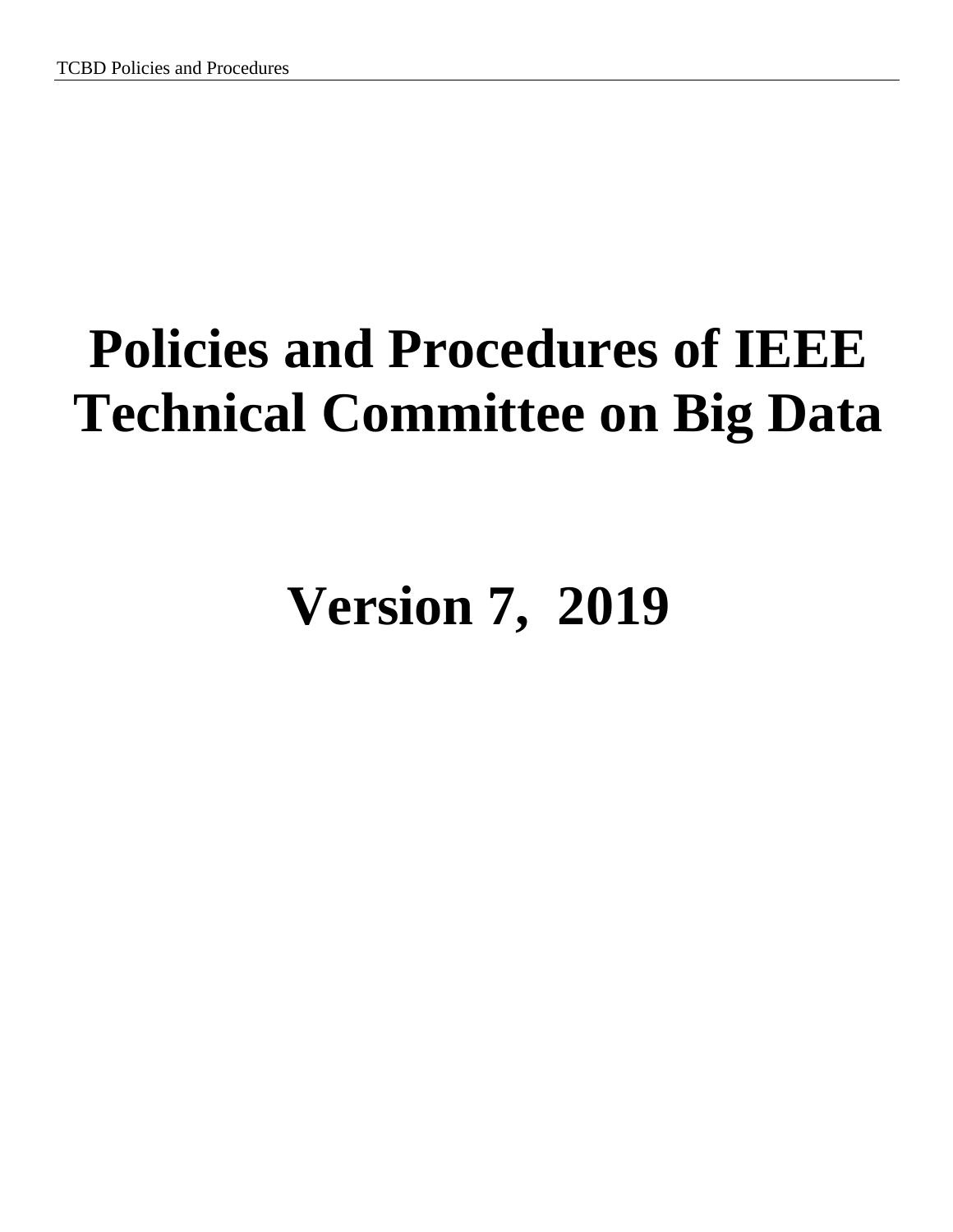# **Table of Contents**

| 1                         |       |  |
|---------------------------|-------|--|
| $\mathbf{2}^{\mathsf{I}}$ |       |  |
| 3                         |       |  |
|                           | 3.1   |  |
|                           | 3.2   |  |
|                           | 3.3   |  |
|                           | 3.4   |  |
|                           | 3.5   |  |
|                           | 3.6   |  |
|                           | 3.6.1 |  |
|                           | 3.6.2 |  |
|                           | 3.6.3 |  |
|                           | 3.6.4 |  |
|                           | 3.7   |  |
|                           | 3.8   |  |
|                           | 3.9   |  |
|                           | 3.10  |  |
|                           |       |  |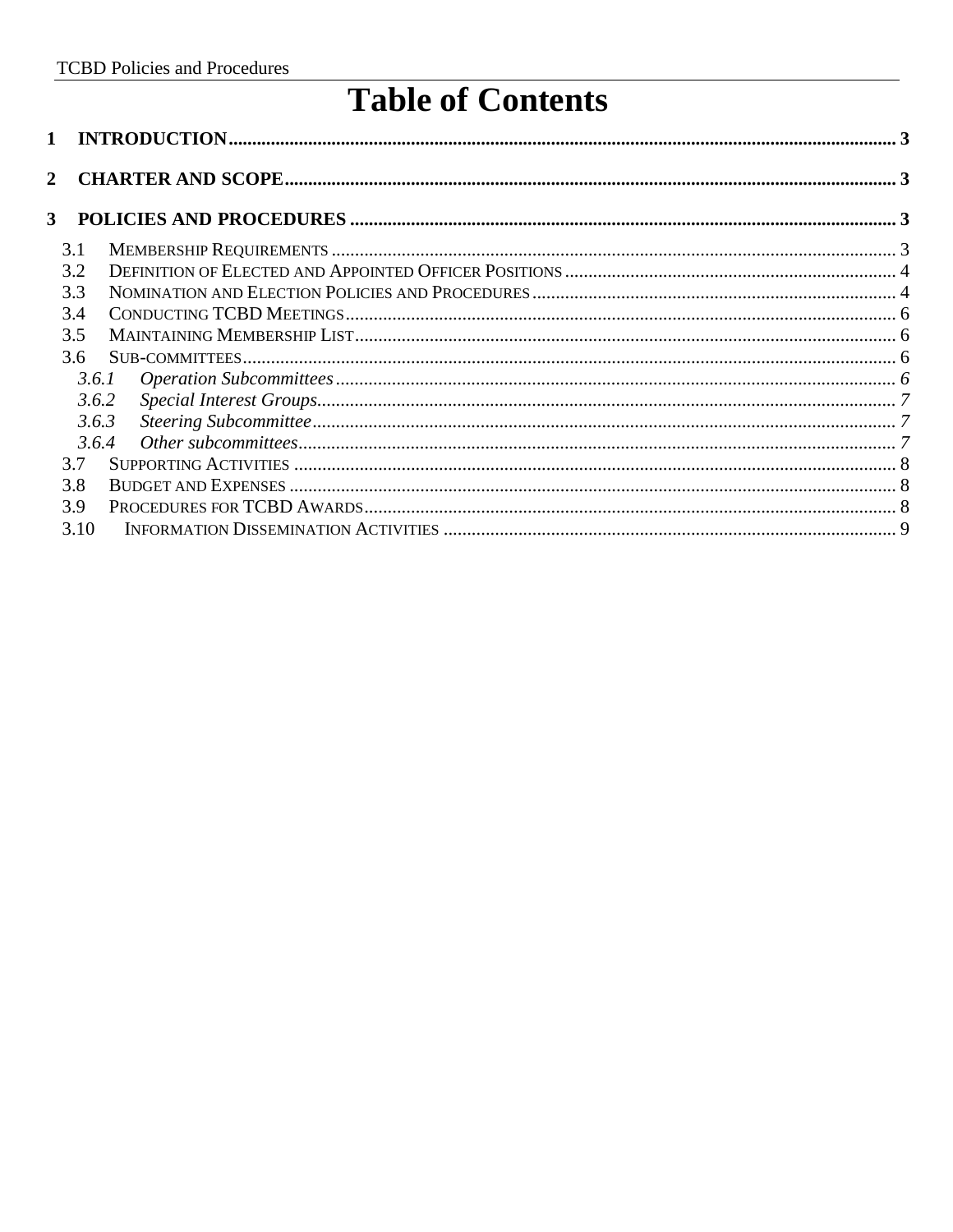### <span id="page-2-0"></span>**1 Introduction**

This document introduces Policies and Procedures of Technical Committee on Big Data (TCBD), IEEE Communications Society. In December 2014, IEEE Technical Subcommittee on Big Data (TSCBD) was approved and established as the dedicated technical organization within IEEE Communications Society. In December 2016, TSCBD was officially approved and elevated as TCBD.

## <span id="page-2-1"></span>**2 Charter and Scope**

The goal of Technical Committee on Big Data (TCBD), IEEE Communications Society, is to provide a platform for its members, and the whole research, development, standardization, and service community of energy- and/or resource- efficient and/or environment-sustainable communications, computing, and relevant systems, to interact and exchange technical ideas, to identify major research and development challenges, and to collaborate and investigate solutions in the development of energy-sustainable, resource-saving, and environment-friendly green communications and computing technologies. The areas this committee addresses are quite inter-disciplinary due to the inherent nature of the relevant green topics. This committee not only addresses greening communications, computing, and relevant systems but also investigate using communications, computing, and relevant systems to achieve green objectives for the sustainable world.

The technical issues addressed by this Technical Committee include all aspects of big data processing, analysis, analytics, integration, retrieval, related research issues, such as theories, algorithms, solutions, practices, applications, and challenges for big data big data processing, analysis, analytics, integration, retrieval on information and communications technologies; machine learning, data mining, web mining, graph mining, and processing; computational intelligence for big data; knowledge discovery for big data; big data for cloud computing and networking; big data for network design and architectures; big data for network protocols; big data for green information and communication technologies; big data for security, privacy, and trust; crowdsourcing and crowd intelligence using big data; big data maintenance; data science; big data platform design; data-intensive workflows; big data benchmarks; reliability for systems with big data; big data for wireless access and mobility; big data for Internet of Things, big data for software-defined networking; big data for cognitive communications and computing; big data for smart homes; big data for smart sensing; big data for smart grids; big data for relevant signal processing techniques; big data for biomedical and health technologies; big data for social networks; and so on.

The committee sponsors and promotes technical publications, conferences, symposia, workshops, tutorials, student activities, standardizations, and other related activities in the areas of green communications, computing, and relevant systems. The committee also assumes proactive duty to nominate suitable candidates for the IEEE Communications Society (ComSoc) and IEEE awards, propose distinguished lecturer candidates, endorse deserving candidates for the election to IEEE Senior Member and Fellow grade, and make contributions to standards in an organized form.

## <span id="page-2-2"></span>**3 Policies and Procedures**

TCBD adheres to all policies specified by the IEEE Communications Society for Technical Committees (IEEE Communications Society Policies and Procedures, Sec. 7.0 - Operating Procedures Template).

#### <span id="page-2-3"></span>**3.1 Membership Requirements**

Anybody can be a member of the Technical Committee on Big Data (TCBD). An IEEE TCBD membership does not require that the membership applicant owns an IEEE membership.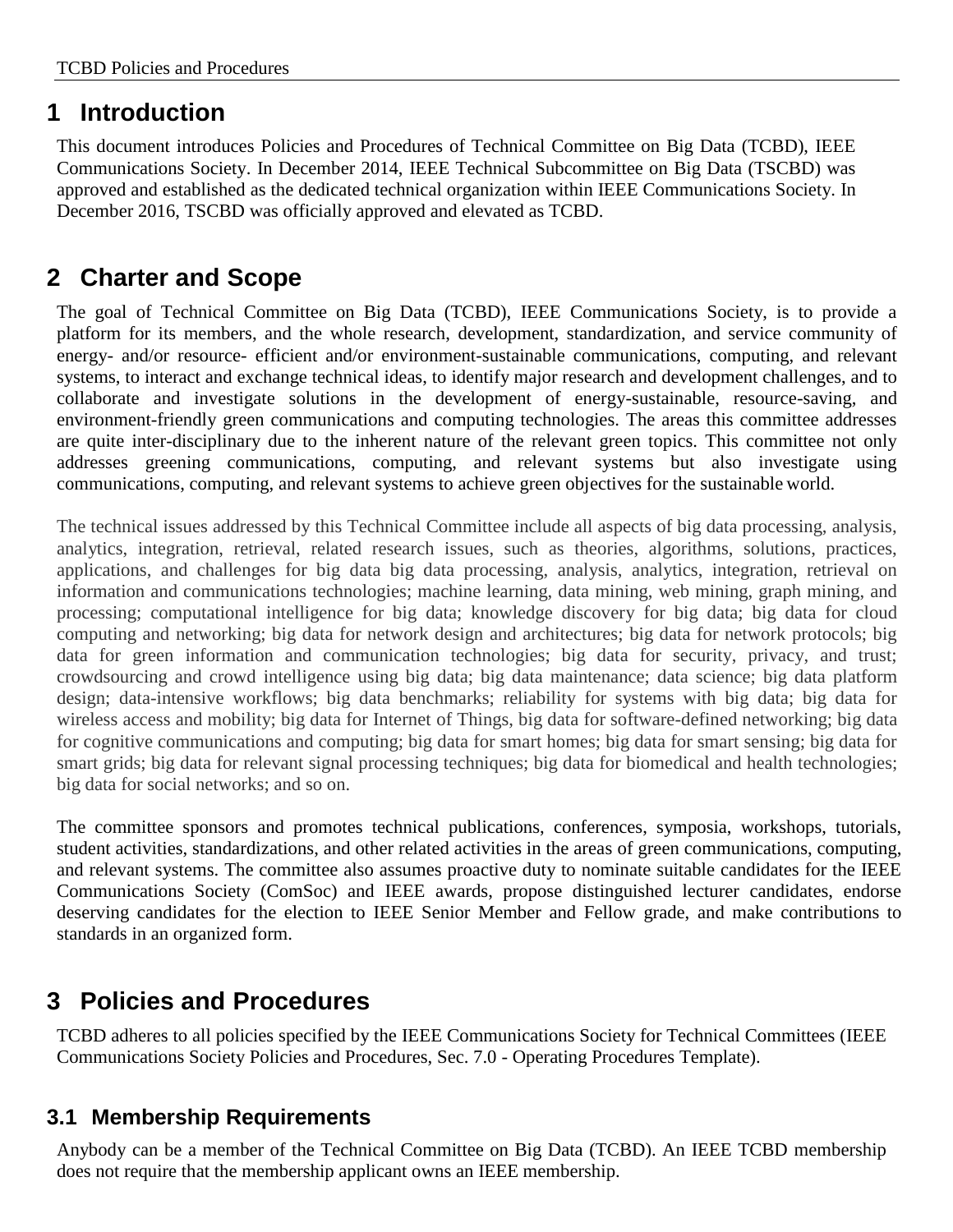#### TCBD Policies and Procedures

Normally, one should show his/her relevant interests or background on the areas that the TCBD cover before his/her TCBD membership is officially approved. To become a member it is necessary for the membership applicant to subscribe to and maintain in the TCBD mailing list as specified on its website.

The definition of Active Member is the same as that of Voting Member defined in Section 3.3.

#### <span id="page-3-0"></span>**3.2 Definition of Elected and Appointed Officer Positions**

The committee has three kinds of elected officers: Chair, Vice Chairs, and Secretary. The term of each position is for two years. The Chair reports directly to the Vice President of Technical Activities (VP-TA) of ComSoc, in accordance with the ComSoc Bylaws. The Chair represents TCBD to the Technical Council (TAC), and to any ComSoc committee or board, and provides endorsement for technical conferences that require technical cosponsorship to ComSoc. The Vice Chairs support the Chair and take responsibility of the Chair in his/her absence. The other responsibilities of Vice Chairs include participating in TCBD meetings, supporting the Chair as required, Advising Chair on issues related to the TCBD activities, and promote activities and identify opportunities in their regions. The Secretary may keep meeting documents and meeting minutes. If a TCBD officer position becomes vacant before normal conclusion of his/her term, the remaining term shall be filled by special election within TCBD. The positions filled shall be for completion of the interrupted term. At the discretion of TCBD, there may be additional elected or appointed (officer) positions, such as standards, industry, regulation and research forum liaisons, advisors, award subcommittee members. In no case shall there be more than eight elected officers, but there may be as many appointed positions as necessary for proper operations of. The number and roles of Vice Chairs in the selection can be decided by the past Chair before the TCBD selection of officers.

#### <span id="page-3-1"></span>**3.3 Nomination and Election Policies and Procedures**

- Term: The nominal term for Chair, Vice Chair and Secretary shall be two years. Any officer can be elected to the same position for one additional, contiguous term (i.e., continuously serve in any particular officer position for a maximum of four years). TCBD officers can be elected to a different officer position, but in no case shall one person continuously serve as an elected TCBD officer within the same committee for more than eight consecutive years. Student Members are not permitted to serve as elected TC officers. The exact number of elected officers shall be decided by the current TCBD chair before the election of TCBD officers. At the discretion of the TC Chair, there may be additional appointed positions.
- Nomination and Election (N&E)Subcommittee:

The N&E Subcommittee will consist of past chairs and TCBD Steering Subcommittee Members but may include any other active TCBD members appointed to the committee by the current TCBD chair. The number of the N&E Subcommittee members should be not less than 3. The N&E Subcommittee will be given a task of identifying candidates for the vacant officer position(s). TC members are able to submit nominations via email by communicating to the current N&E Subcommittee Chair or directly to the N&E committee. The N&E Subcommittee shall come into existence first preceding the actual election and shall be dissolved after the election and installation of officers.

- Chair: The current TCBD Chair shall typically chair the N&E Subcommittee if not being considered for reelection. Otherwise, the current TCBD chair can appoint some other active member as the N&E Subcommittee Chair.
- Members: Past chairs, TCBD Steering Subcommittee Members, and TCBD member representatives, who are appointed by the current TCBD chair.
- Eligible candidates for officer positions: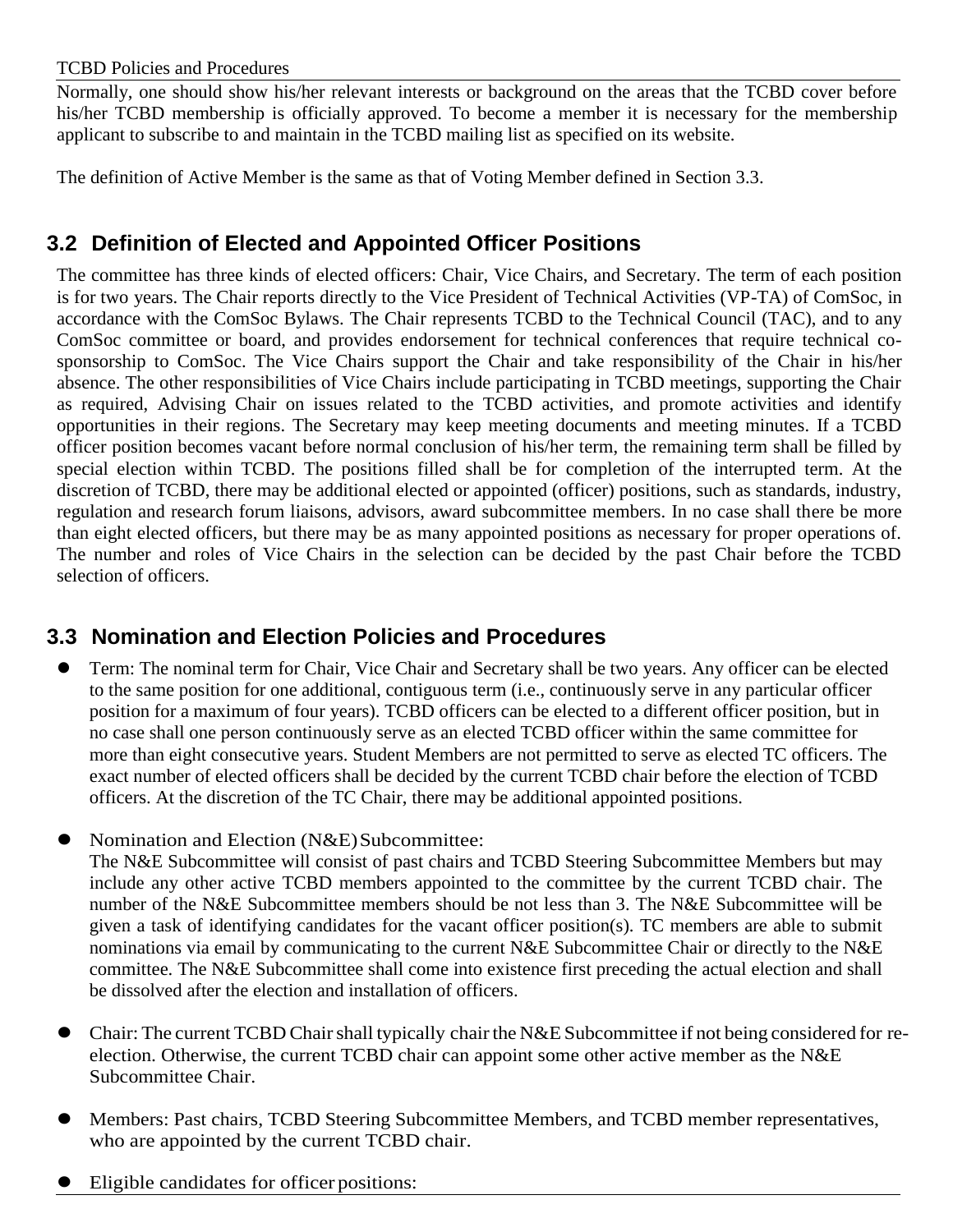#### TCBD Policies and Procedures

- $\blacksquare$  Eligible candidates for an officer position are those
	- who have already been Voting Members of the TCBD (the definition of Voting Member is given in another paragraph below.)
	- who have indicated willingness to serve if elected.
	- who have actively supported the missions of TCBD and substantially contributed their efforts to TCBD activities.
- Eligible candidates for Chair position are those
	- who have already previously experienced one position of TCBD officers (Chairs, Vice-Chairs, Secretaries) if there are such available candidates.
	- $\blacklozenge$  The eligible candidates or the nominators of the eligible candidates should send the biographies and position statements of the candidates to N&E Subcommittee.
- Nomination: To facilitate the election of the new officers (Chair, Vice Chairs and Secretary) in every two years. At the second year of their nominal term, the N&E Subcommittee Chair or N&E Subcommittee members are responsible to announce the calls for nominations via TCBD email list or TCBD voting member email list or TCBD meetings. The N&E Subcommittee shall collect nominations of individuals for the officer positions who are active (voting) members of the TCBD and who have indicated willingness to serve if elected. The N&E Subcommittee shall discuss (either by teleconference, or through email, or in person) and possibly vote to select a slate of candidates for the officer positions. In the case of more candidates for one or all the positions, then the candidates who are not selected to be listed on the official slate will be listed as eligible contender(s) for specified position(s). The slate of candidates and other possible candidates shall be then announced to TCBD voting members before the election. It is desirable that biographies and position statements of candidates be available to TCBD members. Candidates shall be permitted to "advertise" their candidacy on the TCBD email distribution list.

#### Election:

- The election of new officers is to be administered by the N&E Subcommittee Chair and is to take place either at a TCBD semi-annual meeting or via electronic ways, such as emails.
	- $\blacklozenge$  In the case that a position has only one candidate, then the election process is basically an approving process by the voting members. In the case that a position has more than one candidate, then the one received the largest number of votes from the voting members wins the election forthe position.In the event of a tie, there are two ways to break the tie
		- $\blacklozenge$  votes may be done again until the tie is broken.
		- ◆ N&E Subcommittee may cast a tie-breaking vote.
- A candidate can be a candidate for more than one officer position. If a candidate has been elected for some higher level position, the candidate is removed from consideration for all other officer positions. If a candidate has been elected for more than one position at the same time, which may occur in electronic voting, the highest level elected position will be the election result.
- There is no quorum for the election.
- Post Election: The N&E Subcommittee Chair shall keep a list of the voting members who have submitted their votes. The N&E Subcommittee Chair shall report the results of the election to the TCBD membership, the VP-TA. The new officers will take office on the first date of the following month after the election. A record of votes cast must be retained for post-election audit purposes by the N&E Subcommittee.
- Voting:
	- Voting Member: A TCBD Voting Member shall be any individual who either 1) has attended (physically present or by teleconference or via electronic meansfor virtual TC meetings) two or more official TCBD meetings over the prior five regularly scheduled TC meetings or 2) has contributed substantially to the TCBD activities. The Voting Members of the second category should be approved by the current TCBD Chair.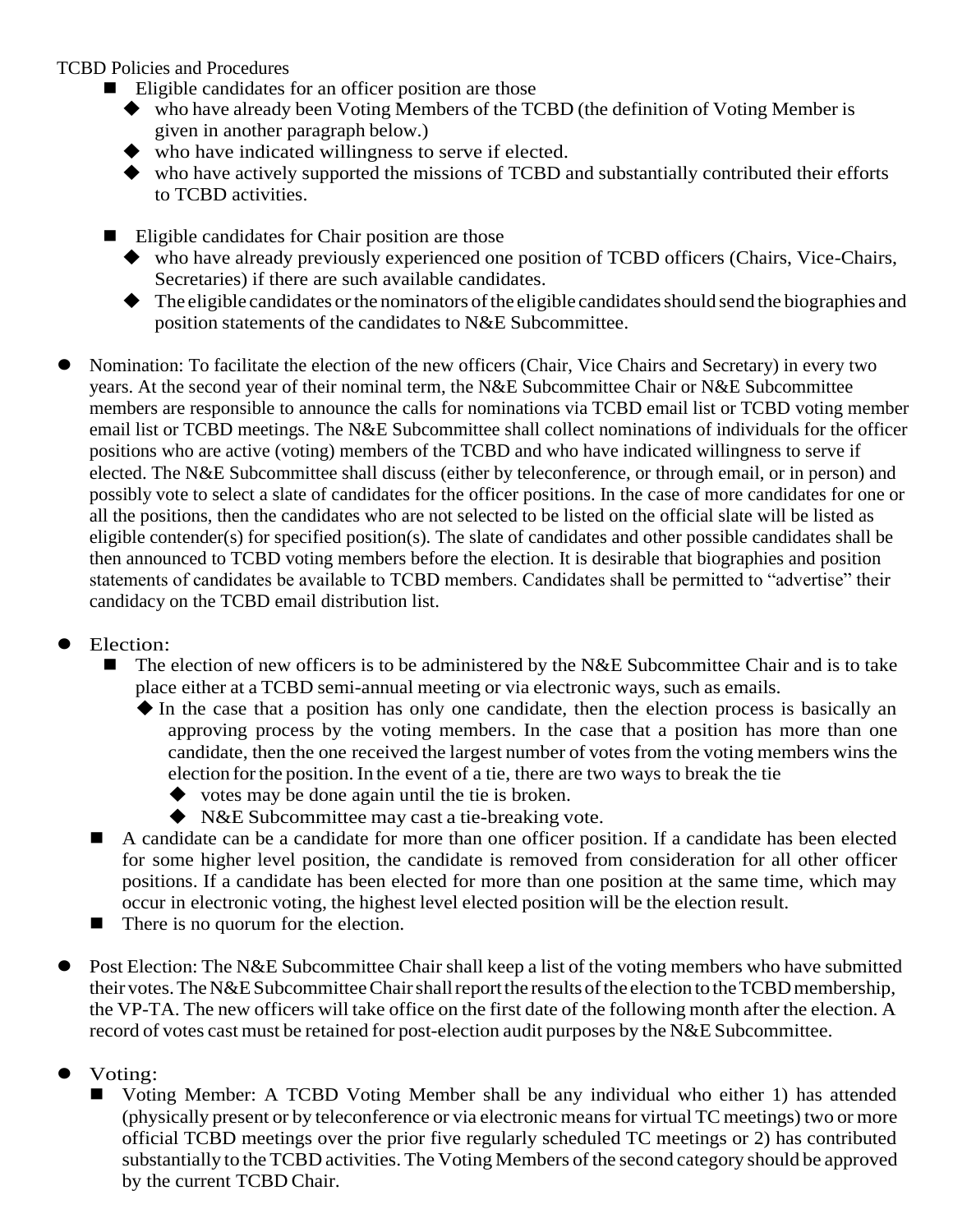#### TCBD Policies and Procedures

**Proxy voting shall be permitted. Each Voting Member asking another Voting Member to vote on** her/his behalf shall inform the N&E Subcommittee of this arrangement prior to the election. An actual voter shall represent no more than three proxies.

#### <span id="page-5-0"></span>**3.4 Conducting TCBD Meetings**

The TCBD meetings are usually scheduled during ICC and GLOBECOM, twice a year. The meetings are open to any conference attendees. The meetings are usually announced via the TCBD email list shortly before the incoming ICC or GLOBECOM.

The TCBD Chair or a designated substitute, typically another TCBD officer, will chair the meetings. Any TCBD member can suggest items for the agenda. The TCBD Secretary will typically take the minutes. These minutes should be made available within one month of the meeting. Their availability is announced on the TCBD mailing list. Minutes can be posted on the TCBD website and open to public.

Should voting other than the TCBD officers election occur at the TCBD meeting, only members physically present or attending by teleconference have voting rights, and simple majority rules applies. If voting involves changes to the Policies and Procedures (P&P), a two-thirds majority of TCBD members physically present or attending through teleconference is required.

#### <span id="page-5-1"></span>**3.5 Maintaining Membership List**

The TCBD would maintain the membership list. Entries in the list are usually generated from two primary sources: 1) the attendance sign-in list at the TCBD meetings at ICC and GLOBECOM conferences, 2) application emails.

#### <span id="page-5-2"></span>**3.6 Sub-committees**

#### <span id="page-5-3"></span>**3.6.1 Operation Subcommittees**

TCBD may establish several operation subcommittees which may support TCBD activities. Each subcommittee may have a chair appointed by the current TCBD Chair. Subcommittee members are also appointed jointly by the Subcommittee Chair and the current TCBD Chair.

The Committee may have several optional sub-committees:

- **Membership and Publicity**
- **Publications**
- Conference
- **Awards**
- Standards
- Advisory

Goals of each sub-committee are sketched as follows.

#### **3.6.1.1 Membership and Publicity**

- Attract and invite active researchers in the relevant green topics to join TCBD
- Increase the visibility ofTCBD
- Suggest candidatesin member elevation to the Fellow and to the Senior grades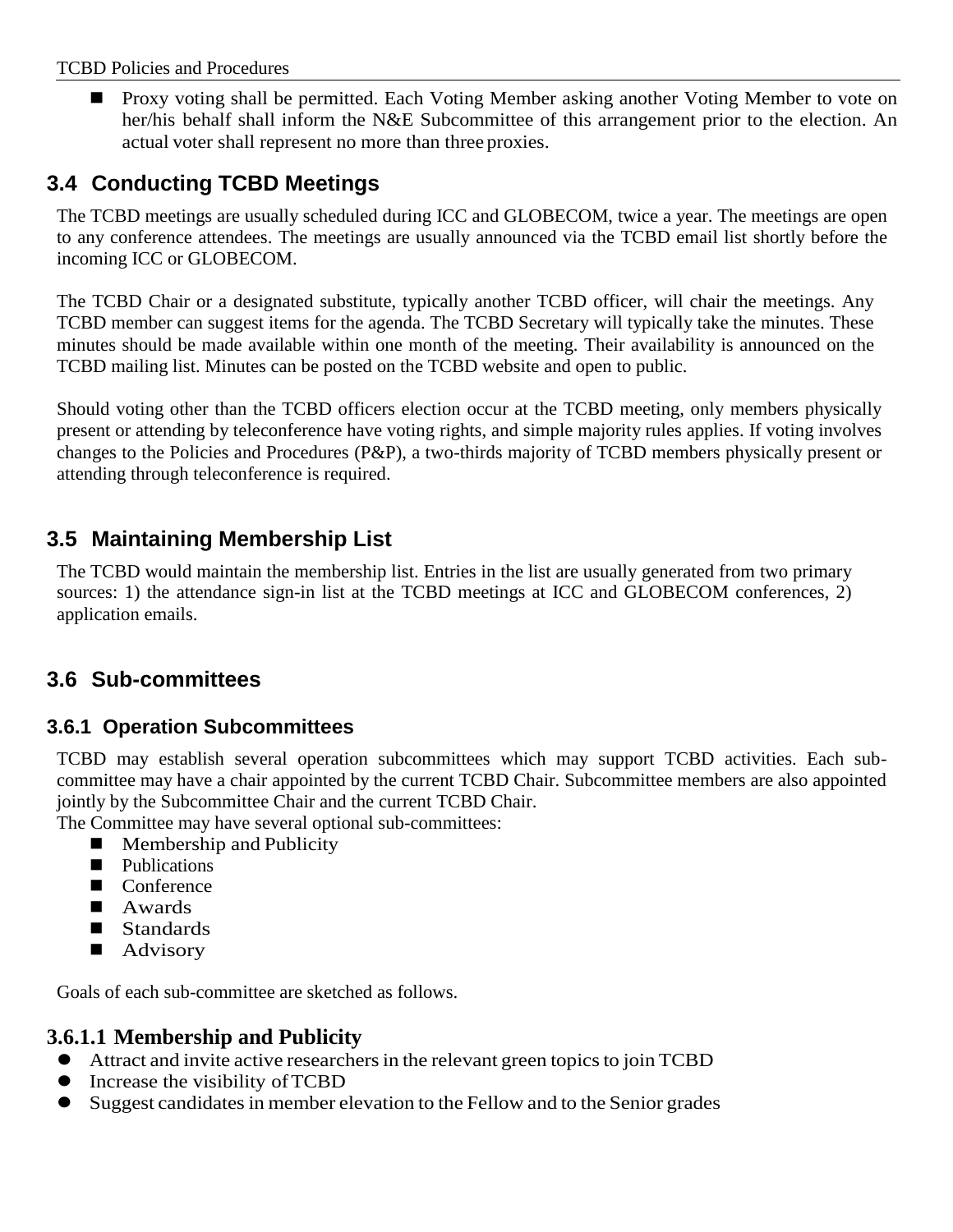#### **3.6.1.2 Publications**

- Promote relevant journal and magazine special issues and new journals
- Advise the Chair in the appointment of committee liaisons to publications sponsored by the Committee

#### **3.6.1.3 Conferences**

- Promote relevant conferences, symposia and workshops in emerging topics
- Promote relevant tutorials and panels in emerging topics
- Advise the Chair in the appointment of Committee membersto conference positions
- Advise and support the Chairon the Committee sponsorship to conferences, symposia and workshops

#### **3.6.1.4 Standards**

- Promote participations of the Committee in relevant standardizations
- Advise the Chair in the appointment of standardizations liaisons in different standardization bodies

#### **3.6.1.5 Services**

• Provide services to TCBD members

#### **3.6.1.6 Advisory**

**•** Provide advices in TCBD operations

#### <span id="page-6-0"></span>**3.6.2 Special Interest Groups**

Special Interest Groups (SIGs) are technical sub-committees proposed and established by some TCBD members and approved by the TCBD Chair to foster and develop activities in specific areas of interest to the Committee. Active Special Groups of Interest are announced through the TCBD mailing list and published on the website. A typical SIG officers normally include one Chair, one or more Vice-Chairs and one or more Advisors. The Advisors are usually senior experts in the relevant areas. Members of any SIGs are also members of TCBD. SIG officers (usually SIG Chairs) shall report to the TCBD Chair about the activities conducted annually. The serving term of SIG officers are two years and could be renewed based on the approval of the current TCBD Chair, and the SIG officers are appointed by TCBD Chair at the beginning of the establishments of the SIGs. The current TCBD Chair may terminate some SIG or change the officers of the SIG in case the SIG or some SIG officer does not fulfill the goal of the SIG. The termination of some SIG should be approved by a majority of members in a committee meeting.

#### <span id="page-6-1"></span>**3.6.3 Steering Subcommittee**

The committee shall have a steering subcommittee composed of past TCBD chairs who will act as a consulting board to ensure continuity of the committee identity. Except past TCBD chairs, other Members of the Steering Subcommittee are appointed by the current TCBD chair. Steering Subcommittee members may be assigned various tasks, under coordination by the current TCBD Chair. Other TCBD members with outstanding record in supporting TCBD activities may be appointed as steering subcommittee members by the current TCBD Chair.

#### <span id="page-6-2"></span>**3.6.4 Other subcommittees**

Other subcommittees, such as award sub-committees and Nominations & Elections (N&E) subcommittee, have been described in other section of the P&P.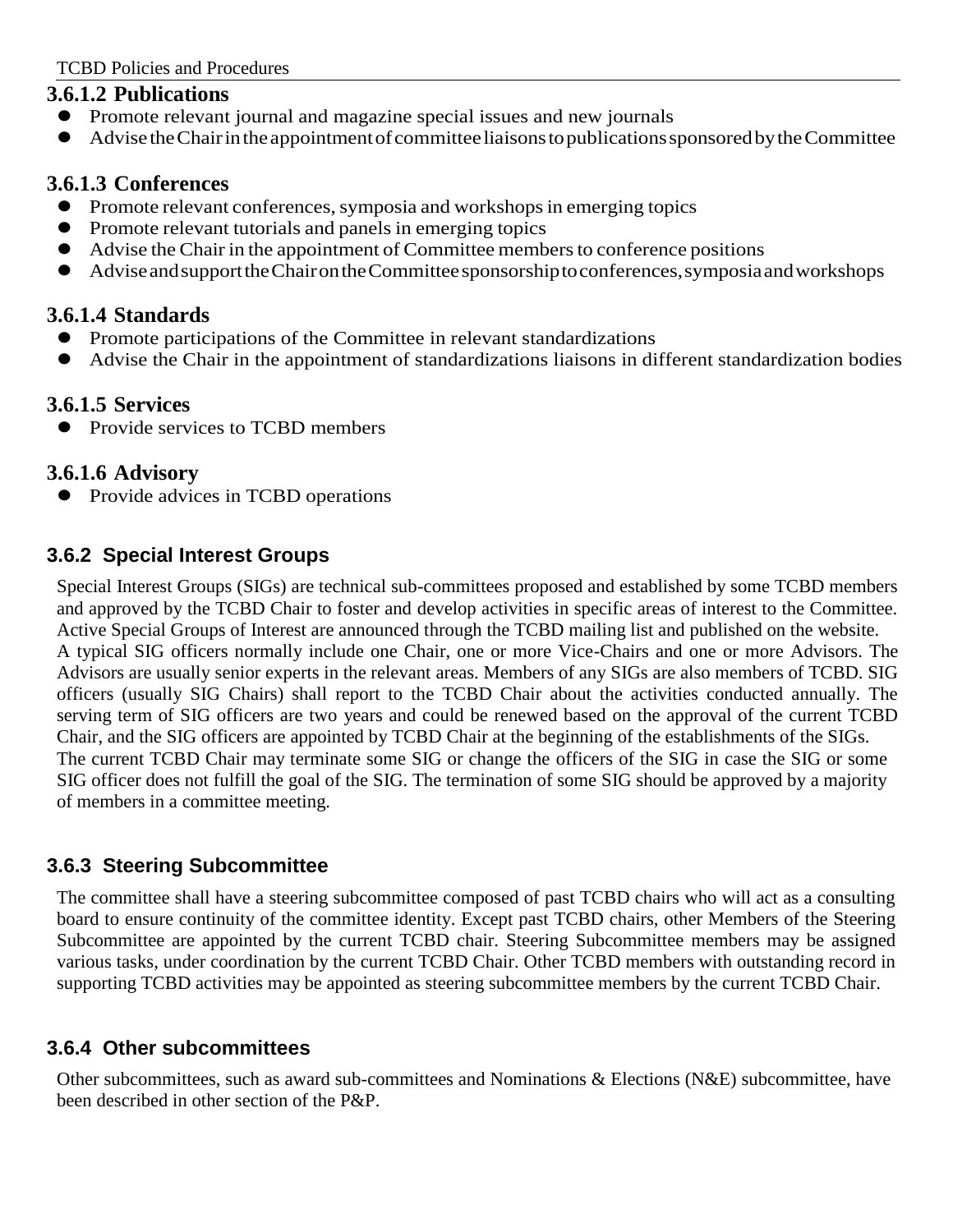#### <span id="page-7-0"></span>**3.7 Supporting Activities**

As appropriate, TCBD will be active in all of ComSoc's activities. This will include ComSoc conferences (such as ICC, GLOBECOM, INFOCOM, PIMRC, Online GreenComm and WCNC, and so on.) by providing representatives to their respective Technical Program Committees, by providing for professional review of submitted papers (by soliciting such assistance from among its membership) and by organizing symposia, workshops, panels, short courses, tutorials, and so on, as deemed appropriate by ComSoc and TCBD.

Furthermore, TCBD can individually organize conferences, workshops and summer/winter schools. Also, because of the broad nature of committee activities, collaborative sessions with other committees will be sponsored and strongly encouraged. As new technologies and application areas emerge, TCBD will seek to address aspects of these topics relative to its charter, and work with both the Strategic Planning Committee and Emerging Technologies Committee.

TCBD will further support ComSoc's journals, magazines, and standards activities by soliciting volunteers as authors and editors, submitting proposals, and identifying committee members from its membership. The committee will seek ways to increase active participation of its members in information exchange related to the charter of TCBD, such as: stimulating Feature Topics and Special Issues of ComSoc journals and magazines; and sponsoring workshops, tutorials, short courses, panel sessions, and so on.

TCBD shall also be actively involved with various IEEE standard activities. All members are encouraged to participate the IEEE standard activities. If a TCBD member needs any further information about the IEEE standard activities, he/she could contact the officers of TCBD.

The recognition and proposal of candidates for ComSoc and IEEE Best Paper and Career Awards nominations, as well as distinguished lecturer candidates, and candidates for the election to Senior Member and Fellow degrees is also part of the TCBD activities.

#### <span id="page-7-1"></span>**3.8 Budget and Expenses**

The annual budget awarded by the IEEE Communications Society (ComSoc) may be spent on:

- dissemination activities (e.g., maintenance of website, newsletter,
- awards
- showing appreciation for volunteer support,
- other tasks deemed useful to TCBD activities.

#### <span id="page-7-2"></span>**3.9 Procedures for TCBD Awards**

As a part of the TCBD activities, Recognition Awards and Publication Awards are established to recognize those ComSoc members who have distinguished record of service to TCBD and/or have made their significant contributions to the technological advancement in the areas of big data or data science or other relevant topics. Each award will be announced and given during the TCBD regular meetings in some conferences.

Awardees will be selected by TCBD Award Subcommittees whose chair(s) are appointed by the current TCBD Chair. Each Award Subcommittee will be composed of total of no less than 3 active TCBD members, including the current Award Subcommittee Chair. The Subcommittee may be established for other awards which should be approved by the Steering Subcommittee.

The current serving TCBD Chair, Vice-Chairs (if any) and Secretary are not eligible for any TCBD Recognition Awards. The current Vice-Chairs and Secretary may be eligible for Publication Awards, such as best conference paper award, but those current elected officers should not be in the current relevant Award Subcommittee.